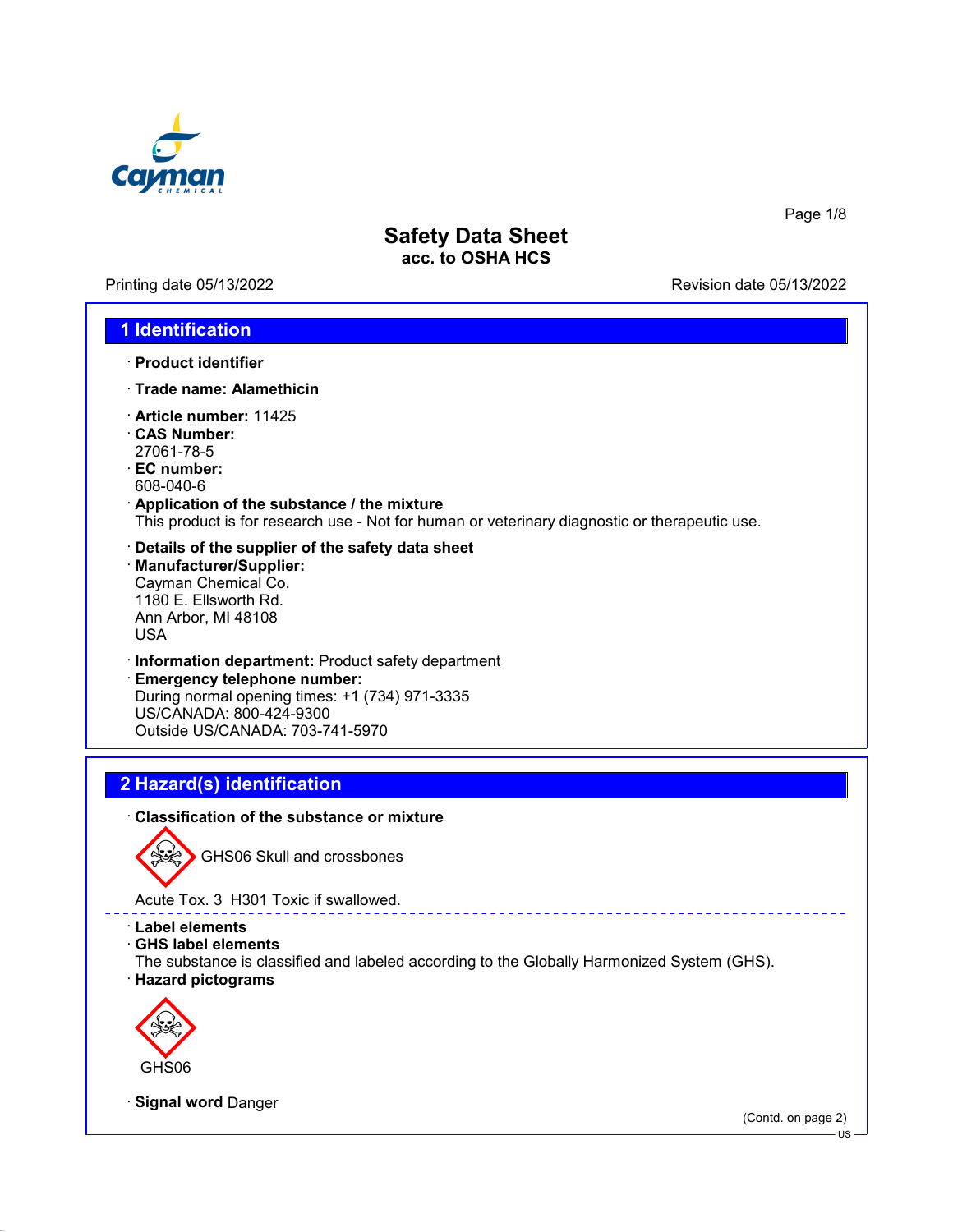Printing date 05/13/2022 Revision date 05/13/2022

### **Trade name: Alamethicin**

|                                                   | (Contd. from page 1)                                                                                   |
|---------------------------------------------------|--------------------------------------------------------------------------------------------------------|
|                                                   | $\cdot$ Hazard statements                                                                              |
|                                                   | H301 Toxic if swallowed.                                                                               |
|                                                   | · Precautionary statements                                                                             |
| P264                                              | Wash thoroughly after handling.                                                                        |
| P <sub>270</sub>                                  | Do not eat, drink or smoke when using this product.                                                    |
|                                                   | P301+P310 If swallowed: Immediately call a poison center/doctor.                                       |
| P321                                              | Specific treatment (see on this label).                                                                |
| P330                                              | Rinse mouth.                                                                                           |
| P405                                              | Store locked up.                                                                                       |
| P <sub>501</sub>                                  | Dispose of contents/container in accordance with local/regional/national/international<br>regulations. |
|                                                   | · Classification system:                                                                               |
|                                                   | NFPA ratings (scale 0 - 4)                                                                             |
|                                                   | Health $= 2$<br>$Fire = 0$<br>Reactivity = $0$                                                         |
|                                                   | · HMIS-ratings (scale 0 - 4)                                                                           |
| <b>HEALTH</b><br><b>FIRE</b><br><b>REACTIVITY</b> | $\boxed{2}$<br>Health $= 2$<br>$\lceil 0 \rceil$<br>Fire $= 0$<br>Reactivity = $0$<br>$\boxed{0}$      |
| Other hazards                                     |                                                                                                        |
|                                                   | · Results of PBT and vPvB assessment                                                                   |
|                                                   | $\cdot$ PBT: Not applicable.                                                                           |
|                                                   | · vPvB: Not applicable.                                                                                |
|                                                   |                                                                                                        |
|                                                   |                                                                                                        |
|                                                   | <b>3 Composition/information on ingredients</b>                                                        |
|                                                   |                                                                                                        |

- · **Chemical characterization: Substances**
- · **CAS No. Description** 27061-78-5 Alamethicin
- · **Identification number(s)**
- · **EC number:** 608-040-6

## **4 First-aid measures**

#### · **Description of first aid measures**

· **General information:**

Immediately remove any clothing soiled by the product.

- In case of irregular breathing or respiratory arrest provide artificial respiration.
- · **After inhalation:** In case of unconsciousness place patient stably in side position for transportation.
- · **After skin contact:** Immediately wash with water and soap and rinse thoroughly.
- · **After eye contact:** Rinse opened eye for several minutes under running water. Then consult a doctor.
- · **After swallowing:** Do not induce vomiting; immediately call for medical help.
- · **Information for doctor:**
- · **Most important symptoms and effects, both acute and delayed**

May cause anemia, cough, CNS depression, drowsiness, headache, heart damage, lassitude (weakness, exhaustion), liver damage, narcosis, reproductive effects, teratogenic effects. No further relevant information available.

(Contd. on page 3)

US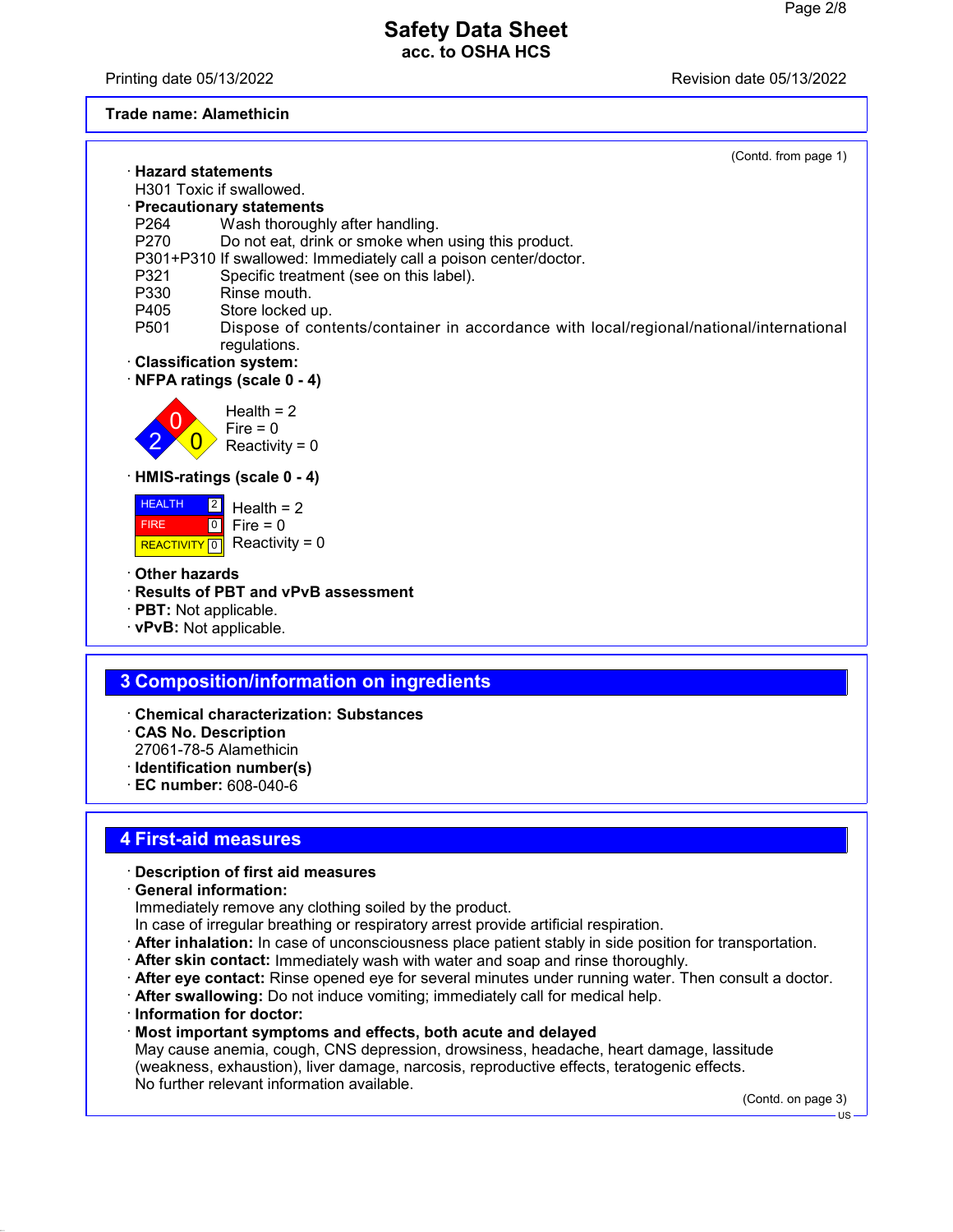Printing date 05/13/2022 Revision date 05/13/2022

(Contd. from page 2)

#### **Trade name: Alamethicin**

· **Indication of any immediate medical attention and special treatment needed** No further relevant information available.

### **5 Fire-fighting measures**

- · **Extinguishing media**
- · **Suitable extinguishing agents:**

Use fire fighting measures that suit the environment.

- A solid water stream may be inefficient.
- · **Special hazards arising from the substance or mixture** No further relevant information available.
- · **Advice for firefighters**
- · **Protective equipment:** No special measures required.

### **6 Accidental release measures**

· **Personal precautions, protective equipment and emergency procedures** Not required.

- · **Environmental precautions:** Do not allow to enter sewers/ surface or ground water.
- · **Methods and material for containment and cleaning up:**

Dispose contaminated material as waste according to item 13.

- · **Reference to other sections** See Section 7 for information on safe handling. See Section 8 for information on personal protection equipment. See Section 13 for disposal information.
- · **Protective Action Criteria for Chemicals**
- · **PAC-1:** Substance is not listed.
- · **PAC-2:** Substance is not listed.
- · **PAC-3:** Substance is not listed.

## **7 Handling and storage**

- · **Handling:**
- · **Precautions for safe handling** Thorough dedusting.
- · **Information about protection against explosions and fires:** No special measures required.
- · **Conditions for safe storage, including any incompatibilities**
- · **Storage:** Store in accordance with information listed on the product insert.
- · **Requirements to be met by storerooms and receptacles:** No special requirements.
- · **Information about storage in one common storage facility:** Not required.
- · **Further information about storage conditions:** None.
- · **Specific end use(s)** No further relevant information available.

### **8 Exposure controls/personal protection**

· **Additional information about design of technical systems:** No further data; see item 7.

- · **Control parameters**
- · **Components with limit values that require monitoring at the workplace:** Not required.
- · **Additional information:** The lists that were valid during the creation were used as basis.

(Contd. on page 4)

US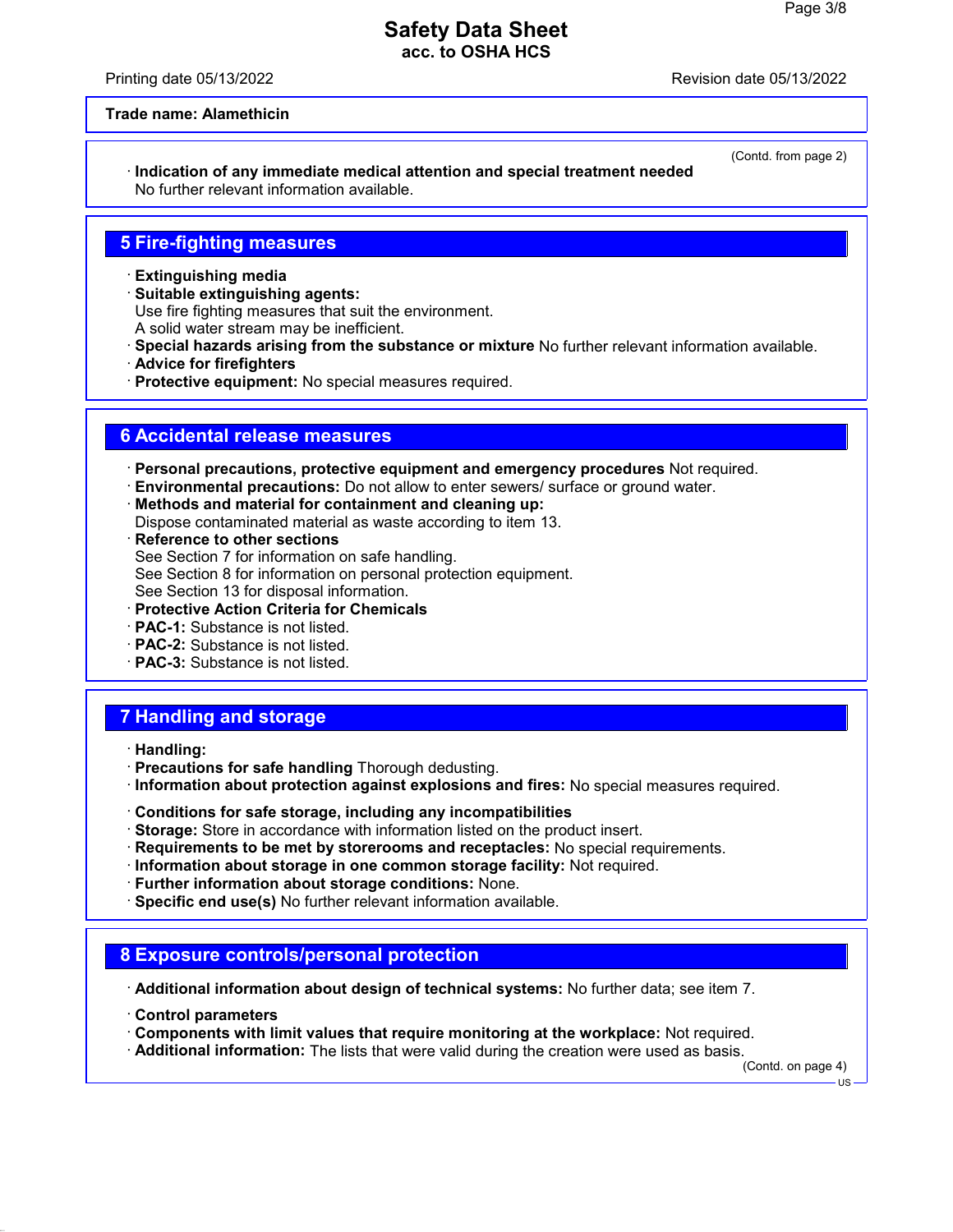Printing date 05/13/2022 Revision date 05/13/2022

#### **Trade name: Alamethicin**

(Contd. from page 3)

- · **Exposure controls**
- · **Personal protective equipment:**
- · **General protective and hygienic measures:** Keep away from foodstuffs, beverages and feed. Immediately remove all soiled and contaminated clothing. Wash hands before breaks and at the end of work.
- · **Breathing equipment:** Not required.
- · **Protection of hands:**

The glove material has to be impermeable and resistant to the product/ the substance/ the preparation. Due to missing tests no recommendation to the glove material can be given for the product/ the preparation/ the chemical mixture.

Selection of the glove material on consideration of the penetration times, rates of diffusion and the degradation

· **Material of gloves**

The selection of the suitable gloves does not only depend on the material, but also on further marks of quality and varies from manufacturer to manufacturer.

**Penetration time of glove material** The exact break through time has to be found out by the manufacturer of the protective gloves and has to be observed.

**Eye protection: Not required.** 

| 9 Physical and chemical properties                                                  |                                               |  |  |  |  |  |
|-------------------------------------------------------------------------------------|-----------------------------------------------|--|--|--|--|--|
| Information on basic physical and chemical properties<br><b>General Information</b> |                                               |  |  |  |  |  |
| Appearance:                                                                         |                                               |  |  |  |  |  |
| Form:                                                                               | Solid                                         |  |  |  |  |  |
| Color:                                                                              | Not determined.                               |  |  |  |  |  |
| Odor:                                                                               | Characteristic                                |  |  |  |  |  |
| <b>Structural Formula</b>                                                           | C92H150N22O25                                 |  |  |  |  |  |
| <b>Molecular Weight</b>                                                             | 1,964.3 g/mol                                 |  |  |  |  |  |
| Odor threshold:                                                                     | Not determined.                               |  |  |  |  |  |
| pH-value:                                                                           | Not applicable.                               |  |  |  |  |  |
| <b>Change in condition</b>                                                          |                                               |  |  |  |  |  |
| <b>Melting point/Melting range:</b>                                                 | Undetermined.                                 |  |  |  |  |  |
| <b>Boiling point/Boiling range:</b>                                                 | Undetermined.                                 |  |  |  |  |  |
| <b>Flash point:</b>                                                                 | Not applicable.                               |  |  |  |  |  |
| Flammability (solid, gaseous):                                                      | Product is not flammable.                     |  |  |  |  |  |
| <b>Decomposition temperature:</b>                                                   | Not determined.                               |  |  |  |  |  |
| · Auto igniting:                                                                    | Not determined.                               |  |  |  |  |  |
| Danger of explosion:                                                                | Product does not present an explosion hazard. |  |  |  |  |  |
| <b>Explosion limits:</b>                                                            |                                               |  |  |  |  |  |
| Lower:                                                                              | Not determined.                               |  |  |  |  |  |
| Upper:                                                                              | Not determined.                               |  |  |  |  |  |
| · Vapor pressure:                                                                   | Not applicable.                               |  |  |  |  |  |
| Density:                                                                            | Not determined.                               |  |  |  |  |  |
|                                                                                     | (Contd. on page 5)                            |  |  |  |  |  |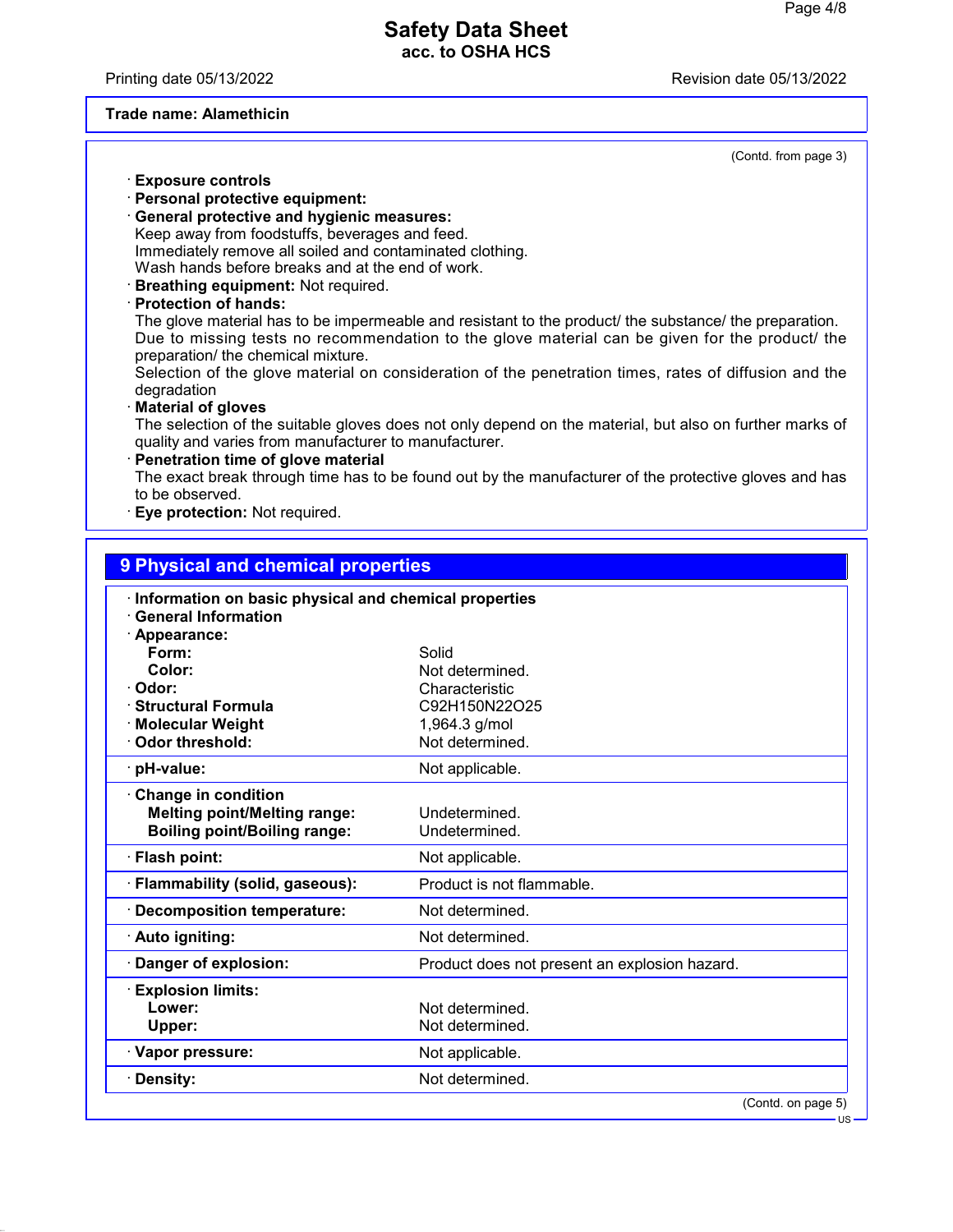Printing date 05/13/2022 Revision date 05/13/2022

**Trade name: Alamethicin**

|                                                            |                                            | (Contd. from page 4) |
|------------------------------------------------------------|--------------------------------------------|----------------------|
| · Relative density                                         | Not determined.                            |                      |
| · Vapor density                                            | Not applicable.                            |                      |
| <b>Evaporation rate</b>                                    | Not applicable.                            |                      |
| · Solubility in / Miscibility with                         |                                            |                      |
| Water:                                                     | Not determined.                            |                      |
| · Partition coefficient (n-octanol/water): Not determined. |                                            |                      |
| · Viscosity:                                               |                                            |                      |
| Dynamic:                                                   | Not applicable.                            |                      |
| Kinematic:                                                 | Not applicable.                            |                      |
| <b>SOLUBILITY</b>                                          | DMSO: 10 mg/ml; Methanol: 10 mg/ml         |                      |
| Other information                                          | No further relevant information available. |                      |

# **10 Stability and reactivity**

- · **Reactivity** No further relevant information available.
- · **Chemical stability**
- · **Thermal decomposition / conditions to be avoided:**
- No decomposition if used according to specifications.
- · **Possibility of hazardous reactions** No dangerous reactions known.
- · **Conditions to avoid** No further relevant information available.
- · **Incompatible materials:** strong oxidizing agents
- · **Hazardous decomposition products:** carbon dioxide, carbon monoxide, nitrogen oxides

## **11 Toxicological information**

- · **Information on toxicological effects**
- · **Acute toxicity:**
- · **Primary irritant effect:**
- · **on the skin:** No irritant effect.
- · **on the eye:** No irritating effect.
- · **Sensitization:** No sensitizing effects known.
- · **Additional toxicological information:**
- · **Carcinogenic categories**
- · **IARC (International Agency for Research on Cancer)** Substance is not listed.
- · **NTP (National Toxicology Program)** Substance is not listed.
- · **OSHA-Ca (Occupational Safety & Health Administration)** Substance is not listed.

## **12 Ecological information**

- · **Toxicity**
- · **Aquatic toxicity:** No further relevant information available.
- · **Persistence and degradability** No further relevant information available.
- · **Behavior in environmental systems:**
- · **Bioaccumulative potential** No further relevant information available.
- · **Mobility in soil** No further relevant information available.

(Contd. on page 6)

US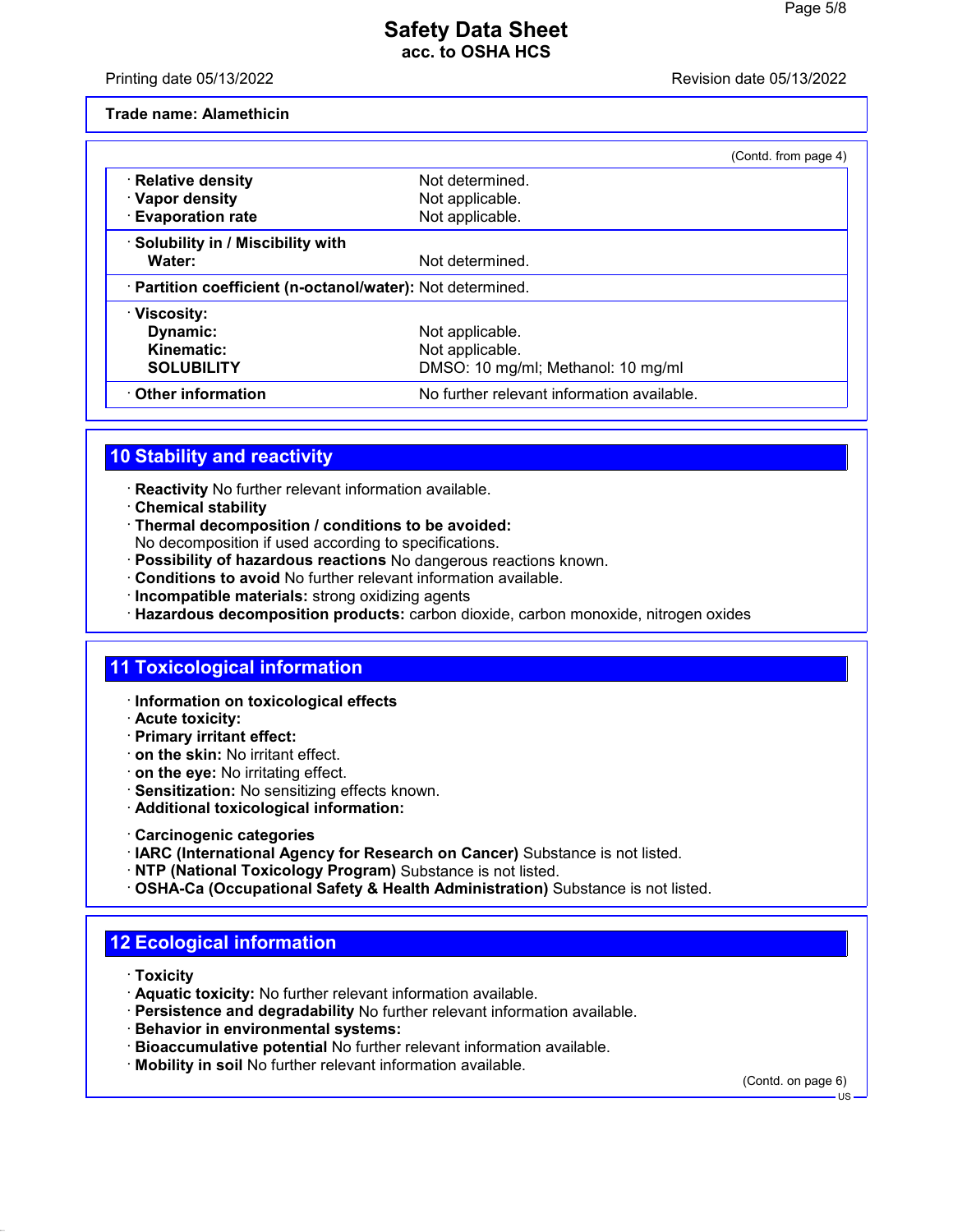Printing date 05/13/2022 Revision date 05/13/2022

(Contd. from page 5)

### **Trade name: Alamethicin**

#### · **Additional ecological information:**

· **General notes:**

Water hazard class 1 (Self-assessment): slightly hazardous for water

Do not allow undiluted product or large quantities of it to reach ground water, water course or sewage system.

- · **Results of PBT and vPvB assessment**
- · **PBT:** Not applicable.

· **vPvB:** Not applicable.

· **Other adverse effects** No further relevant information available.

## **13 Disposal considerations**

#### · **Waste treatment methods**

· **Recommendation:**

Must not be disposed of together with household garbage. Do not allow product to reach sewage system.

### · **Uncleaned packagings:**

· **Recommendation:** Disposal must be made according to official regulations.

| <b>14 Transport information</b>                              |                                                                                                                                         |
|--------------------------------------------------------------|-----------------------------------------------------------------------------------------------------------------------------------------|
| · UN-Number<br>DOT, IMDG, IATA                               | <b>UN2811</b>                                                                                                                           |
| · UN proper shipping name<br>$\cdot$ DOT<br>· IMDG<br>· IATA | Toxic solids, organic, n.o.s. (Alamethicin)<br>TOXIC SOLID, ORGANIC, N.O.S. (Alamethicin)<br>Toxic solid, organic, n.o.s. (Alamethicin) |
| · Transport hazard class(es)                                 |                                                                                                                                         |
| $\cdot$ DOT                                                  |                                                                                                                                         |
| SEEP<br>TOXIC                                                |                                                                                                                                         |
| <b>Class</b><br>· Label                                      | 6.1 Toxic substances<br>6.1                                                                                                             |
| · IMDG, IATA                                                 |                                                                                                                                         |
|                                                              |                                                                                                                                         |
| <b>Class</b>                                                 | 6.1 Toxic substances                                                                                                                    |
| · Label                                                      | 6.1                                                                                                                                     |
| <b>Packing group</b><br>DOT, IMDG, IATA                      | III                                                                                                                                     |
| <b>Environmental hazards:</b>                                | Not applicable.                                                                                                                         |
| Special precautions for user                                 | Warning: Toxic substances                                                                                                               |
|                                                              | (Contd. on page 7)                                                                                                                      |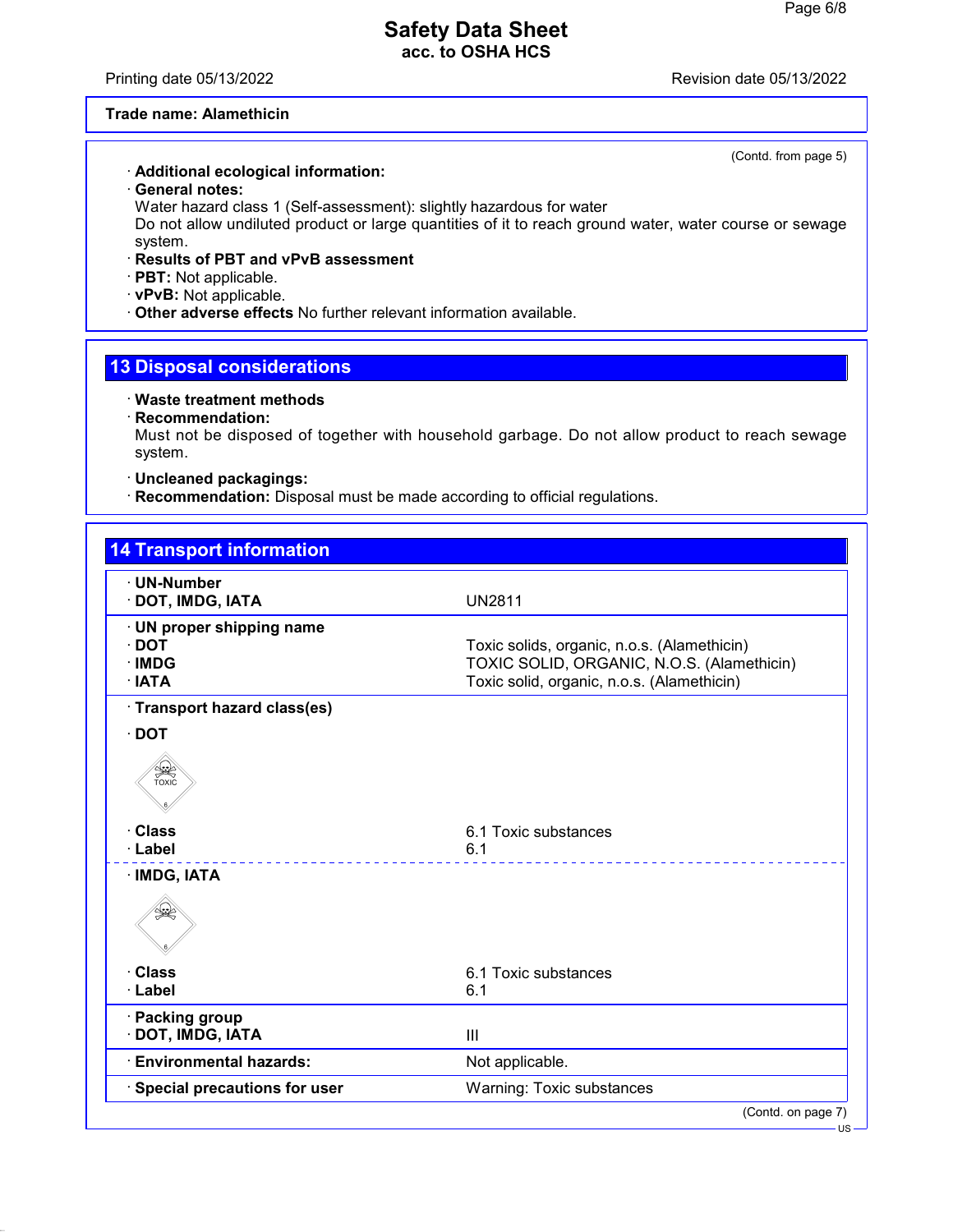Printing date 05/13/2022 Revision date 05/13/2022

**Trade name: Alamethicin**

|                                                                                   | (Contd. from page 6)                                                                                                                                                                                                                                                                           |
|-----------------------------------------------------------------------------------|------------------------------------------------------------------------------------------------------------------------------------------------------------------------------------------------------------------------------------------------------------------------------------------------|
| · Hazard identification number (Kemler code): 60<br>· EMS Number:                 | F-A.S-A                                                                                                                                                                                                                                                                                        |
| · Stowage Category                                                                | A                                                                                                                                                                                                                                                                                              |
| Transport in bulk according to Annex II of<br><b>MARPOL73/78 and the IBC Code</b> | Not applicable.                                                                                                                                                                                                                                                                                |
| · Transport/Additional information:                                               |                                                                                                                                                                                                                                                                                                |
| ∙ DOT                                                                             |                                                                                                                                                                                                                                                                                                |
| <b>Quantity limitations</b>                                                       | On passenger aircraft/rail: 100 kg                                                                                                                                                                                                                                                             |
|                                                                                   | On cargo aircraft only: 200 kg                                                                                                                                                                                                                                                                 |
| $\cdot$ IMDG                                                                      |                                                                                                                                                                                                                                                                                                |
| · Limited quantities (LQ)                                                         | $5$ kg                                                                                                                                                                                                                                                                                         |
| <b>Excepted quantities (EQ)</b>                                                   | Code: E1                                                                                                                                                                                                                                                                                       |
|                                                                                   | Maximum net quantity per inner packaging: 30 g                                                                                                                                                                                                                                                 |
|                                                                                   | Maximum net quantity per outer packaging: 1000 g                                                                                                                                                                                                                                               |
| ∴IATA                                                                             |                                                                                                                                                                                                                                                                                                |
| · Remarks:                                                                        | When sold in quantities of less than or equal to 1 mL,<br>or 1 g, with an Excepted Quantity Code of<br>E1, E2, E4, or E5, this item meets the De Minimis<br>Quantities exemption, per IATA 2.6.10.<br>Therefore packaging does not have to be labeled as<br>Dangerous Goods/Excepted Quantity. |
| · UN "Model Regulation":                                                          | UN 2811 TOXIC SOLID, ORGANIC, N.O.S.<br>(ALAMETHICIN), 6.1, III                                                                                                                                                                                                                                |

# **15 Regulatory information**

- · **Safety, health and environmental regulations/legislation specific for the substance or mixture** No further relevant information available.
- · **Sara**
- · **Section 355 (extremely hazardous substances):** Substance is not listed.
- · **Section 313 (Specific toxic chemical listings):** Substance is not listed.
- · **TSCA (Toxic Substances Control Act):** Substance is not listed.
- · **Hazardous Air Pollutants** Substance is not listed.
- · **Proposition 65**
- · **Chemicals known to cause cancer:** Substance is not listed.
- · **Chemicals known to cause reproductive toxicity for females:** Substance is not listed.
- · **Chemicals known to cause reproductive toxicity for males:** Substance is not listed.
- · **Chemicals known to cause developmental toxicity:** Substance is not listed.
- · **Carcinogenic categories**
- · **EPA (Environmental Protection Agency)** Substance is not listed.
- · **TLV (Threshold Limit Value)** Substance is not listed.
- · **NIOSH-Ca (National Institute for Occupational Safety and Health)** Substance is not listed.
- · **Chemical safety assessment:** A Chemical Safety Assessment has not been carried out.

# **16 Other information**

All chemicals may pose unknown hazards and should be used with caution. This SDS applies only to the material as packaged. If this product is combined with other materials, deteriorates, or becomes contaminated, it may pose hazards not mentioned in this SDS. Cayman Chemical Company assumes (Contd. on page 8)

 $-11S -$